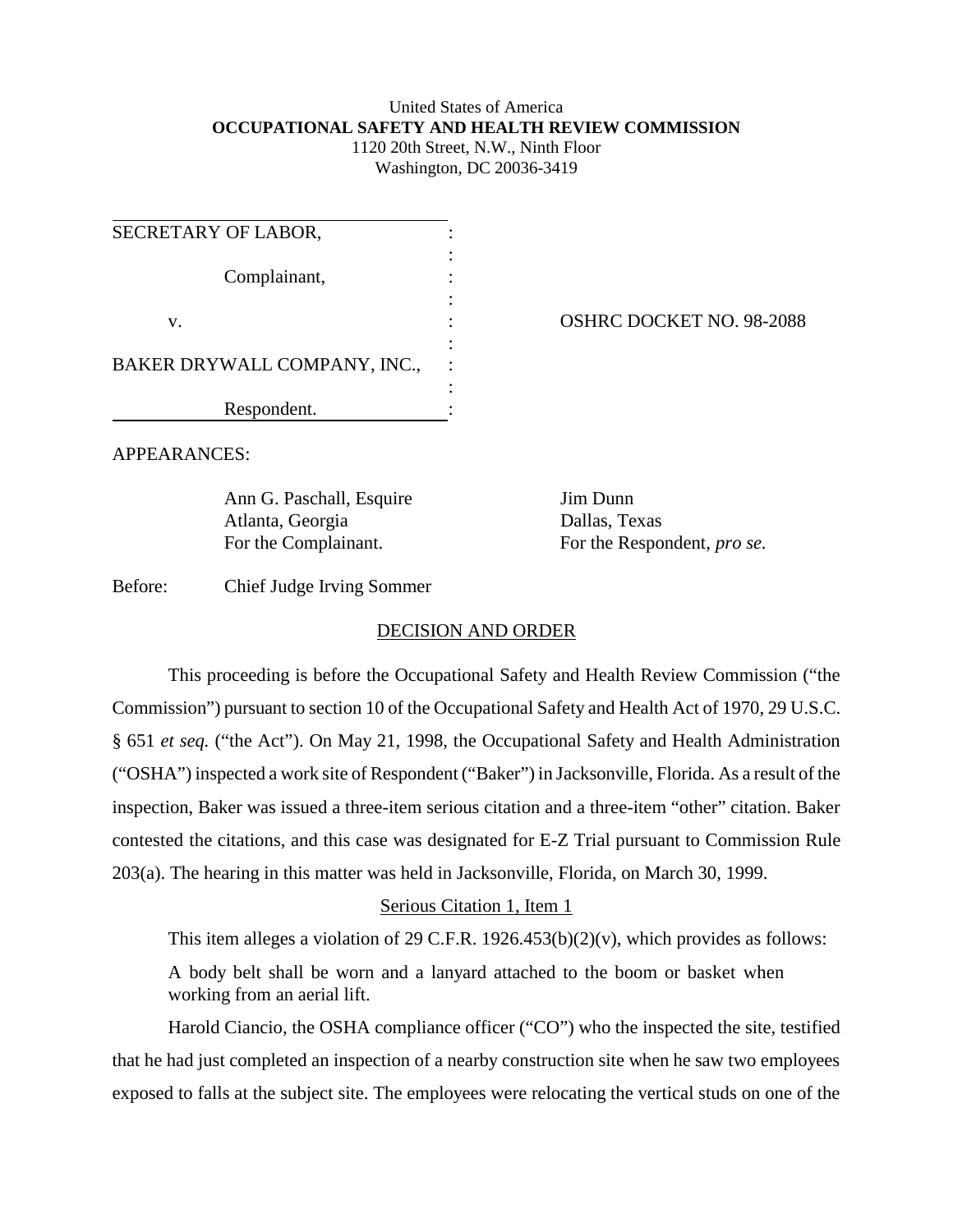four simulated "smoke stacks" on the movie theater under construction. One employee was standing on the "ring" to which the studs were attached and holding a stud in place, while the other was standing in the basket of an aerial lift and screwing the stud into place; neither employee was tied off, and both were about 16 feet above the steel roof of the building.<sup>1</sup> CO Ciancio noted that aerial lifts are hydraulic, that they have a tendency to jump and shake when starting and stopping, and that they can also malfunction; he further noted that such events can cause falls from aerial lift baskets and that using the lift at the subject site without tying off could have resulted in an employee falling 16 feet to the steel roof and being seriously injured or killed. The CO met with Mr. Garza, Baker's foreman, who said the employees worked for him. Garza had the employees come down, at which point Roy White, Baker's superintendent, arrived. The CO told White why he was there, and White said the employees should have been tied off. The CO then spoke to the employees, after which they got their body harnesses and lanyards before going back up to resume their work. (Tr. 7-31; 39; 55).

Based on the foregoing, the Secretary has established a violation of the cited standard. Baker does not dispute that the violation occurred, but contends that the violation was non-serious, in light of the protection afforded by the basket itself, and that the penalty is too high. (Tr. 40-42; 57-61). However, the standard as written requires the use of a body belt and lanyard. Moreover, while the CO agreed that the railing around the basket provided some fall protection, he explained how using an aerial lift can cause an employee to fall out of the basket; he also testified that a fall from the lift at the site would have been 16 feet, which could have caused serious injuries or death. (Tr. 16-17; 40; 55). Baker did not rebut the CO's testimony, and Commission precedent is well settled that violations that can result in serious injury or death are properly classified as serious. *See, e.g., Dravo Corp.*, 7 BNA OSHC 2095 (No. 16317, 1980). This item is affirmed as a serious violation.

The proposed penalty for this item is \$5,000.00. The CO testified that this amount was based on the high gravity of the condition, that is, the number of exposed employees, the probability of an accident, and the injuries that could have resulted from a 16-foot fall. He also testified that no credit for size or good faith was given, due to the employer's size and the high gravity of the violation. Finally, the CO testified that he gave no credit for history but should have, and that the proposed

 ${}^{1}C-1$  shows the first employee, and C-2 shows the second, although not very clearly.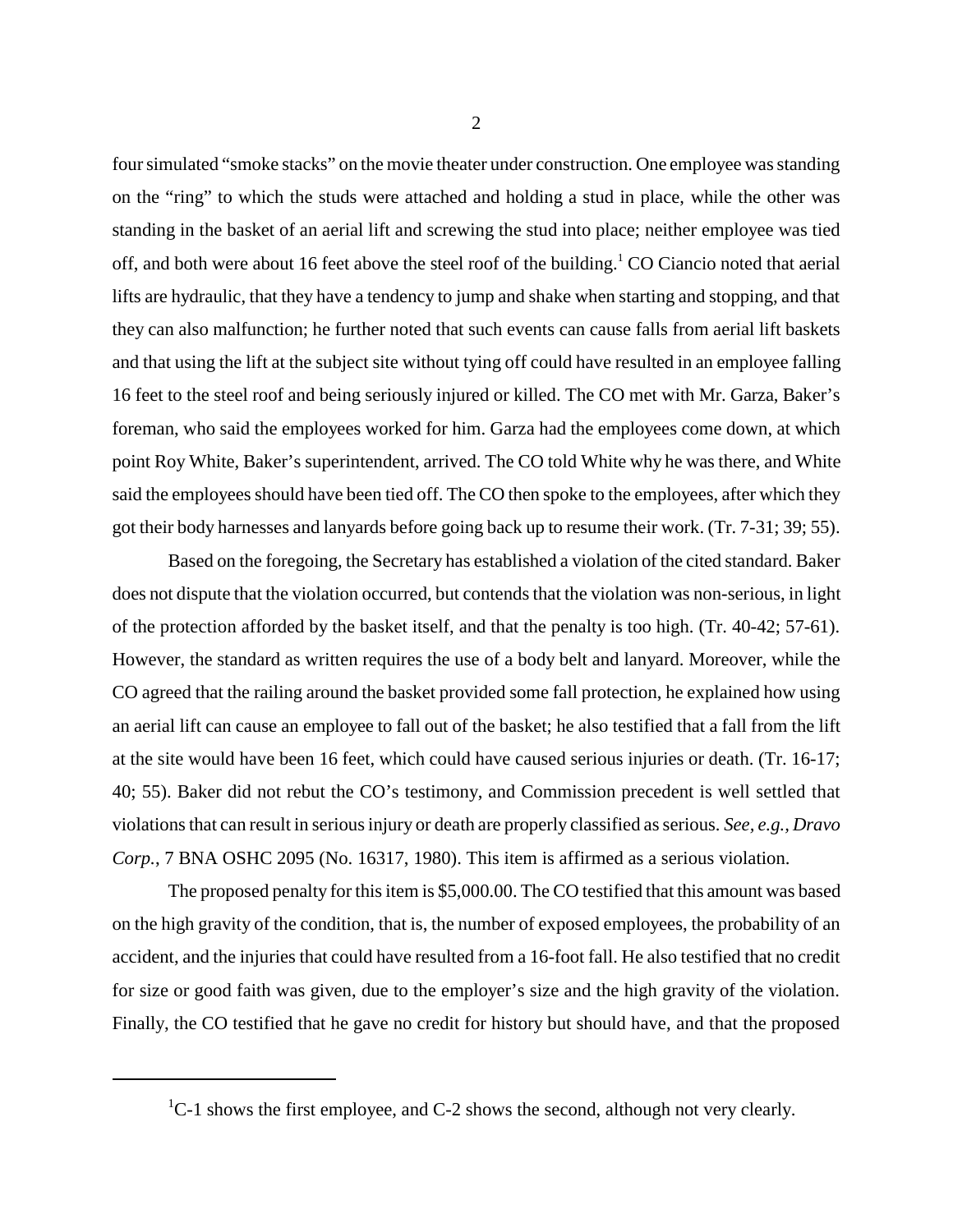penalty should have been \$4,500.00. (Tr. 22-24; 49-52). In view of the record, I conclude that a penalty of \$4,500.00 is appropriate for this item. A penalty of \$4,500.00 is accordingly assessed.

## Serious Citation 1, Item 2

This item alleges a violation of 29 C.F.R. 1926.453(b)(2)(iv), which states that:

Employees shall always stand firmly on the floor of the basket, and shall not sit or climb on the edge of the basket or use planks, ladders, or other devices for a work position.

CO Ciancio testified that one of the employees at one point straddled the top rail of the aerial lift basket to work; he said the employee could have fallen from that position to the steel roof 16 feet below and been seriously injured or killed.<sup>2</sup> (Tr. 14-17). As in the preceding item, Baker concedes that the violation occurred but disputes the serious characterization. (Tr. 42-45; 57-58). Regardless, the discussion in item 1 establishes the serious nature of a fall from the lift, and the hazard in this instance was exacerbated by the employee's act of straddling the basket's top rail. This item is affirmed as a serious violation, and a penalty of \$4,500.00 is assessed for the reasons set out *supra*.

## Serious Citation 1, Item 3

This item alleges a violation of 29 C.F.R. 1926.501(b)(1), which provides that:

Each employee on a walking/working surface (horizontal and vertical surface) with an unprotected side or edge which is 6 feet (1.8 m) or more above a lower level shall be protected from falling by the use of guardrail systems, safety net systems, or personal fall arrest systems.

CO Ciancio testified there were two instances that violated the subject standard at the site. The first incident, also described in item 1, was when one of the employees stood on the "ring" to which the studs were attached; the employee, who was standing between two studs and holding on to the stud the other employee was screwing in place, could have fallen forward or backward through the studs to the steel roof 16 feet below and been seriously injured or killed. The second incident is depicted in photo C-4, which shows an employee walking between the framework of a sign and a 12-inch parapet wall; the CO noted that the space between the framework and the wall was 24 inches wide, that the distance to the concrete surface below was 14 feet, and that if the employee had fallen he could have sustained serious injuries or died. (Tr. 10-14; 17-19; 55-56).

 ${}^{2}C$ -3, the CO's photo of this scene, does not clearly show the employee straddling the rail.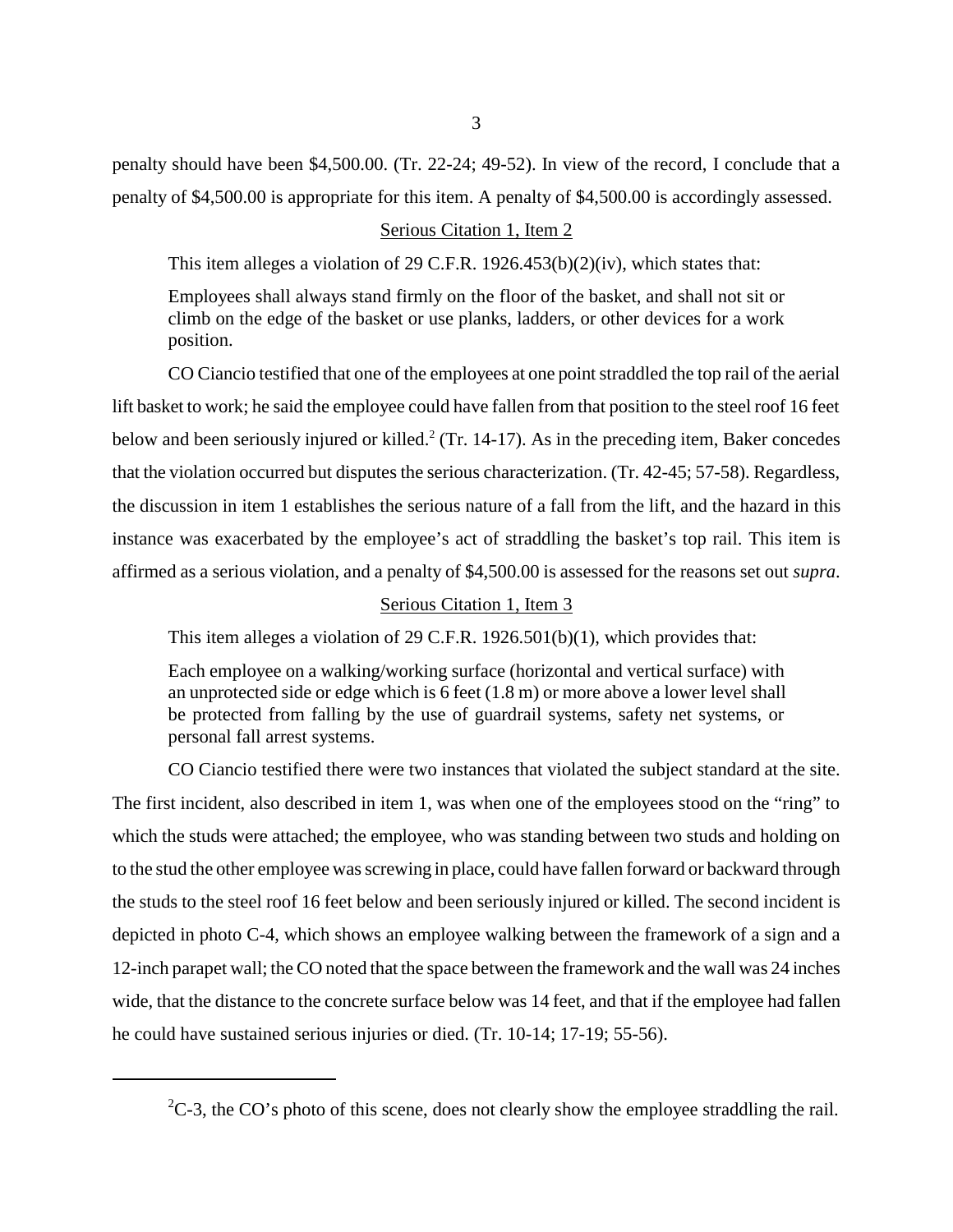Baker concedes the cited instances were violations but disputes their serious classification. (Tr. 57-58). At the hearing, Baker suggested that the studs were essentially walls that would have kept the first employee from falling and that the parapet wall offered some fall protection to the second employee; Baker also pointed out the disparity between the cited standard and the steel erection standard, which allows exposure to falls of much greater distances without fall protection. However, the CO testified that the studs provided no fall protection, particularly since the employees were removing and relocating them, and that the parapet wall was more of a tripping hazard than fall protection. (Tr. 46-51; 55-56). Further, as noted at the hearing, the steel erection standard does not apply to this case. (Tr. 49). The record establishes the serious nature of the cited conditions. Item 3 is therefore affirmed as a serious violation, and a penalty of \$4,500.00 is assessed.

#### "Other" Citation 2, Item 1

Item 1 alleges a violation of 29 C.F.R. 1926.24, which provides as follows:

The employer shall be responsible for the development and maintenance of an effective fire protection and prevention program at the job site throughout all phases of the construction ... work. The employer shall ensure the availability of the fire protection and suppression equipment required by subpart F of this part.

CO Ciancio testified that when he asked about a fire prevention plan, superintendent Roy White told him Baker was following the general contractor's plan. Ciancio further testified that while there was nothing wrong with this, he also learned that there were no fire extinguishers in the area where Baker's employees were working; in fact, there were only three extinguishers in the entire 101,000-foot building, all three were in the north side of the building, and Baker was on the south side. The CO said there was a portable light on the floor in an area where Baker was working, as well as insulation and plastic wrapping, as shown in C-7. He considered this an "other" violation because he did not believe it would cause serious harm to employees. (Tr. 31-37; 52-53).

Based on the foregoing, which Baker did not rebut, the company violated the cited standard. This item is affirmed as an "other" violation. No penalty was proposed and none is assessed.

#### "Other" Citation 2, Item 2

Item 2 alleges a violation of 29 C.F.R. 1926.25(a), which states that:

During the course of construction, ... form and scrap lumber with protruding nails, and all other debris, shall be kept cleared from work areas, passageways, and stairs, in and around buildings or other structures.